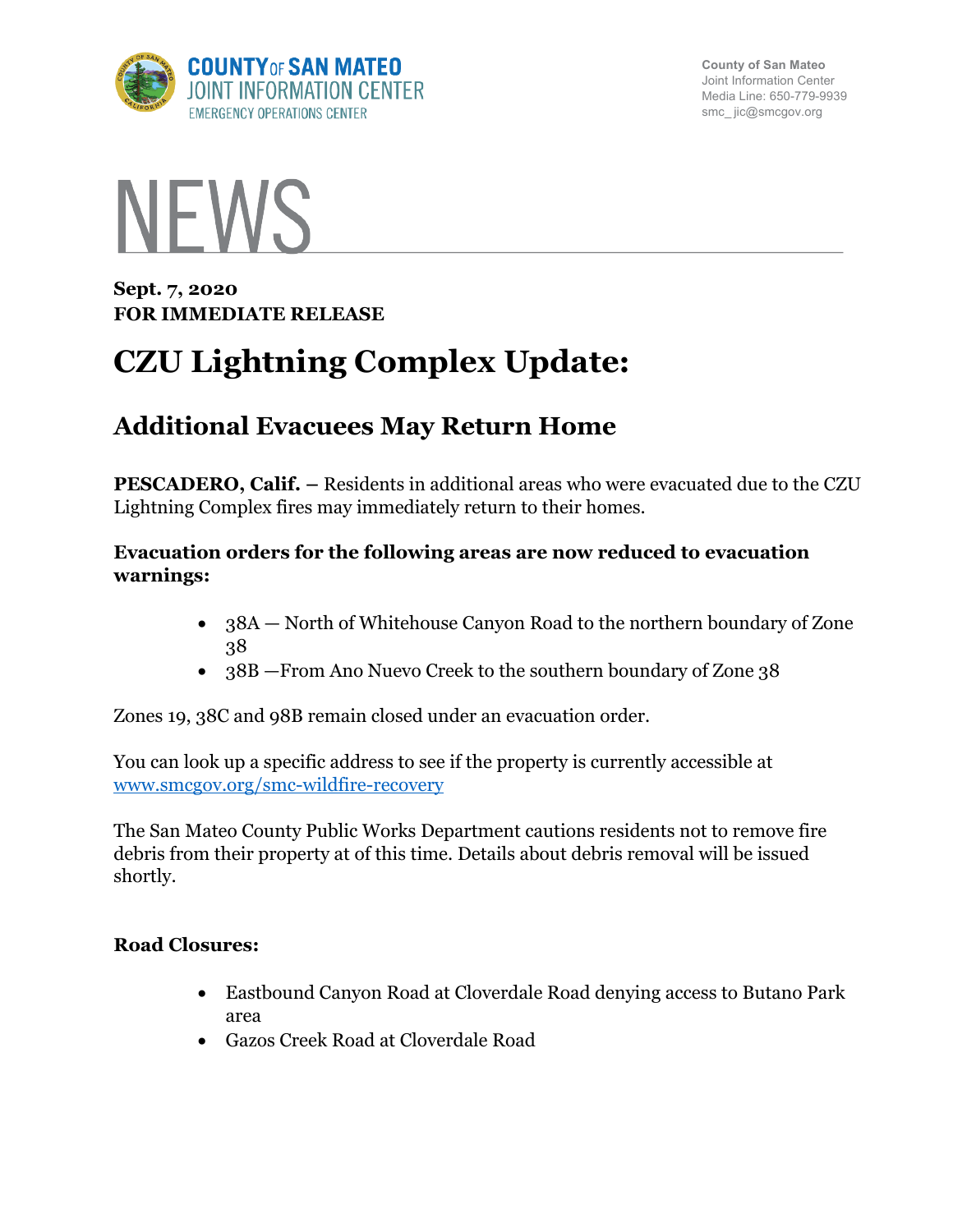Be aware there may be traffic flow interruptions due to fire crews and utility workers still operating in the area.

State and County parks in the area remain closed.

#### **Fire Update**

CalFire officials reported this morning the fire has consumed 86,509 acres and stood at 76 percent containment.

# **For additional information:**

San Mateo County Fire Recovery: https://www.smcgov.org/smc-wildfire-recovery

View the most current evacuation map at: www.smco.community.zonehaven.com

For electrical safety tips after a wildfire, refer to PG&E at https://tinyurl.com/y7dny9tt

To learn more about wildfire preparedness visit: www.readyforwildfire.org

# **Critical Needs Assistance Deadline Extended to Sept. 12**

The deadline to apply for \$500 in critical needs funding for individuals impacted by the CZU Lightning Complex fires has been extended to Sept. 12, 2020, and all residents should begin the disaster application process immediately.

The deadline to apply for cash assistance from the Federal Emergency Management Agency was previously set to expire Sept. 5. Residents with out-of-pocket expenses such as hotel stays may also be eligible for FEMA funding. Residents should immediately register by visiting DisasterAssistance.gov, calling 800-621-3362 or downloading the FEMA app on your smartphone. Be prepared to provide your social security number, insurance information, damage information, household financial information and contact information. U.S. citizenship is not required.

# **Local Assistance Center Remains Open in Pescadero**

The County of San Mateo along with numerous partners opened a Local Assistance Center (LAC) at Pescadero Elementary School, 620 North St., Pescadero. Map link.

The center will be open from 10 a.m. to 7 p.m. every day of the week through close of business on Wednesday, Sept. 9.

LAC resources are also available at https://www.smcgov.org/smc-wildfire-recovery